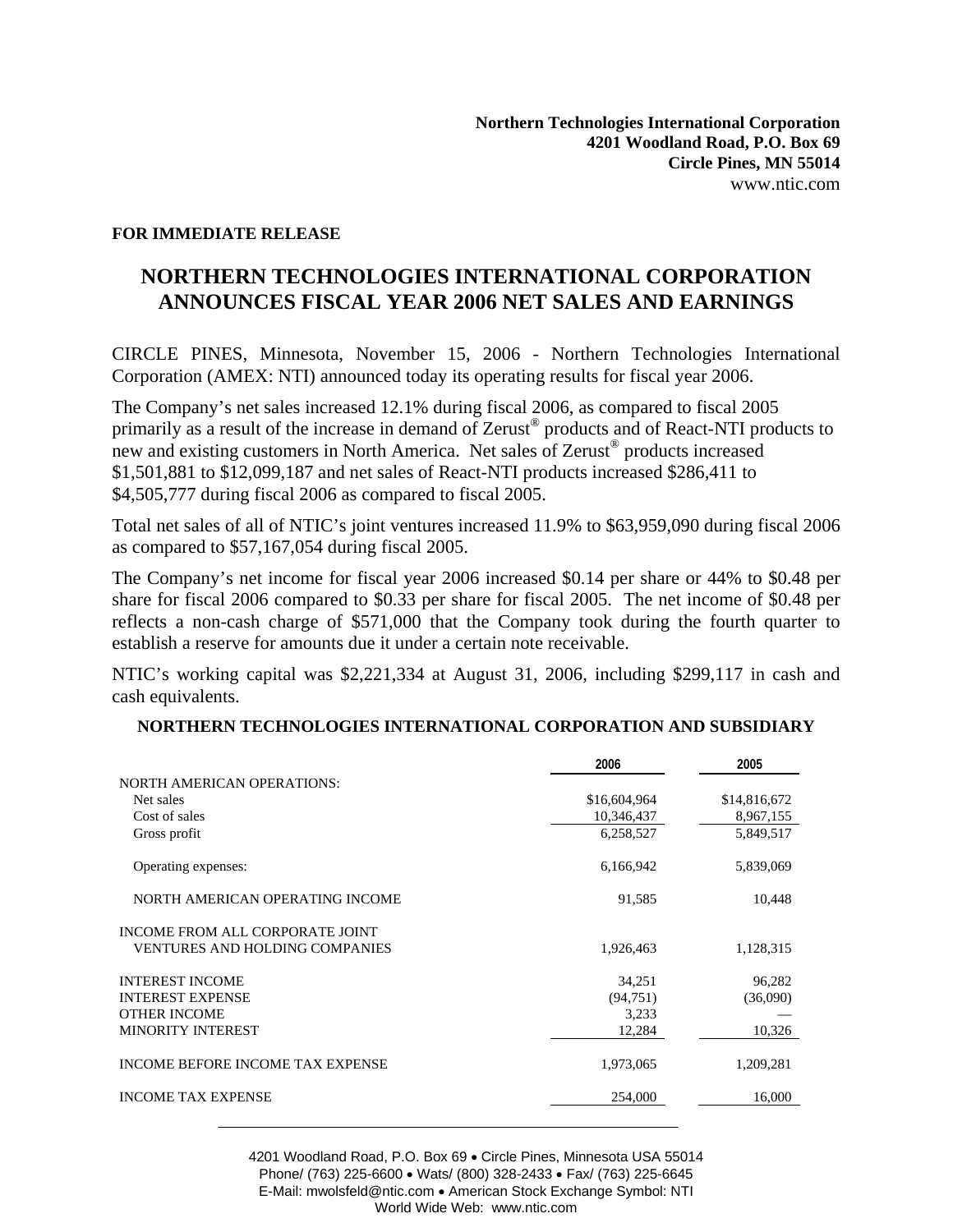| NET INCOME                                                             | \$1,719,065 | \$1,193,281 |
|------------------------------------------------------------------------|-------------|-------------|
| NET INCOME PER COMMON SHARE:<br><b>Basic</b>                           | \$0.48      | \$0.33      |
| WEIGHTED AVERAGE COMMON SHARES<br>ASSUMED OUTSTANDING:<br><b>Basic</b> | 3,603,340   | 3,584,085   |

## **Quarterly Information is as follows**

|                            |                 |          | <b>Ouarter Ended</b> |          |           |     |           |
|----------------------------|-----------------|----------|----------------------|----------|-----------|-----|-----------|
|                            | November 30     |          | February 28          |          | May 31    |     | August 31 |
| Fiscal year 2006:          |                 |          |                      |          |           |     |           |
| Net sales                  | \$<br>4,403,630 | -S       | 3,775,693            | <b>S</b> | 4,320,371 | \$. | 4,105,270 |
| Gross profit               | 1,674,519       |          | 1,460,448            |          | 1,561,011 |     | 1,562,549 |
| Income before income taxes | 905,985         |          | 235,730              |          | 687,963   |     | 143,387   |
| Income taxes               | 272,000         |          | 31,000               |          | (30,000)  |     | (19,000)  |
| Net income                 | 633,985         |          | 204,730              |          | 717,963   |     | 162,387   |
| Net income per share:      |                 |          |                      |          |           |     |           |
| Basic                      | \$<br>0.18      | <b>S</b> | 0.06                 | S        | 0.20      | -S  | 0.04      |

Composite financial information from the audited and unaudited financial statements of NTIC's worldwide joint ventures carried on the equity basis is summarized as follows:

|                                                                                                            | August 31,<br>2006 | August 31,<br>2005 |
|------------------------------------------------------------------------------------------------------------|--------------------|--------------------|
| Current assets                                                                                             | \$33,954,156       | \$22,949,103       |
| Total assets                                                                                               | 39,030,247         | 30,345,208         |
| Current liabilities                                                                                        | 14,323,903         | 11,263,369         |
| Noncurrent liabilities                                                                                     | 1,496,557          | 2,273,927          |
| Joint ventures' equity                                                                                     | 23,209,788         | 16,806,617         |
| Northern Technologies International Corporation's share of                                                 |                    |                    |
| Corporate Joint Ventures' equity                                                                           | \$10,772,102       | \$8,622,361        |
|                                                                                                            | August 31,<br>2006 | August 31,<br>2005 |
|                                                                                                            |                    |                    |
| Net sales                                                                                                  | \$63,959,090       | \$57,167,054       |
| Gross profit                                                                                               | 29,204,129         | 26,503,607         |
| Net income                                                                                                 | 5,209,499          | 3,714,290          |
| Northern Technologies International Corporation's share of equity in<br>income of Corporate Joint Ventures | \$2,713,096        | \$1,968,777        |

## **About Northern Technologies International Corporation**

The Company focuses on developing, marketing and selling proprietary environmentally responsible materials science based products and technical services in over 50 countries worldwide via a network of joint ventures. In fiscal 2006, the Company's primary revenues derived from the sales of ZERUST® rust and corrosion inhibiting packaging products and

<sup>4201</sup> Woodland Road, P.O. Box 69 • Circle Pines, Minnesota USA 55014 Phone/ (763) 225-6600 • Wats/ (800) 328-2433 • Fax/ (763) 225-6645 E-Mail: mwolsfeld@ntic.com • American Stock Exchange Symbol: NTI World Wide Web: www.ntic.com